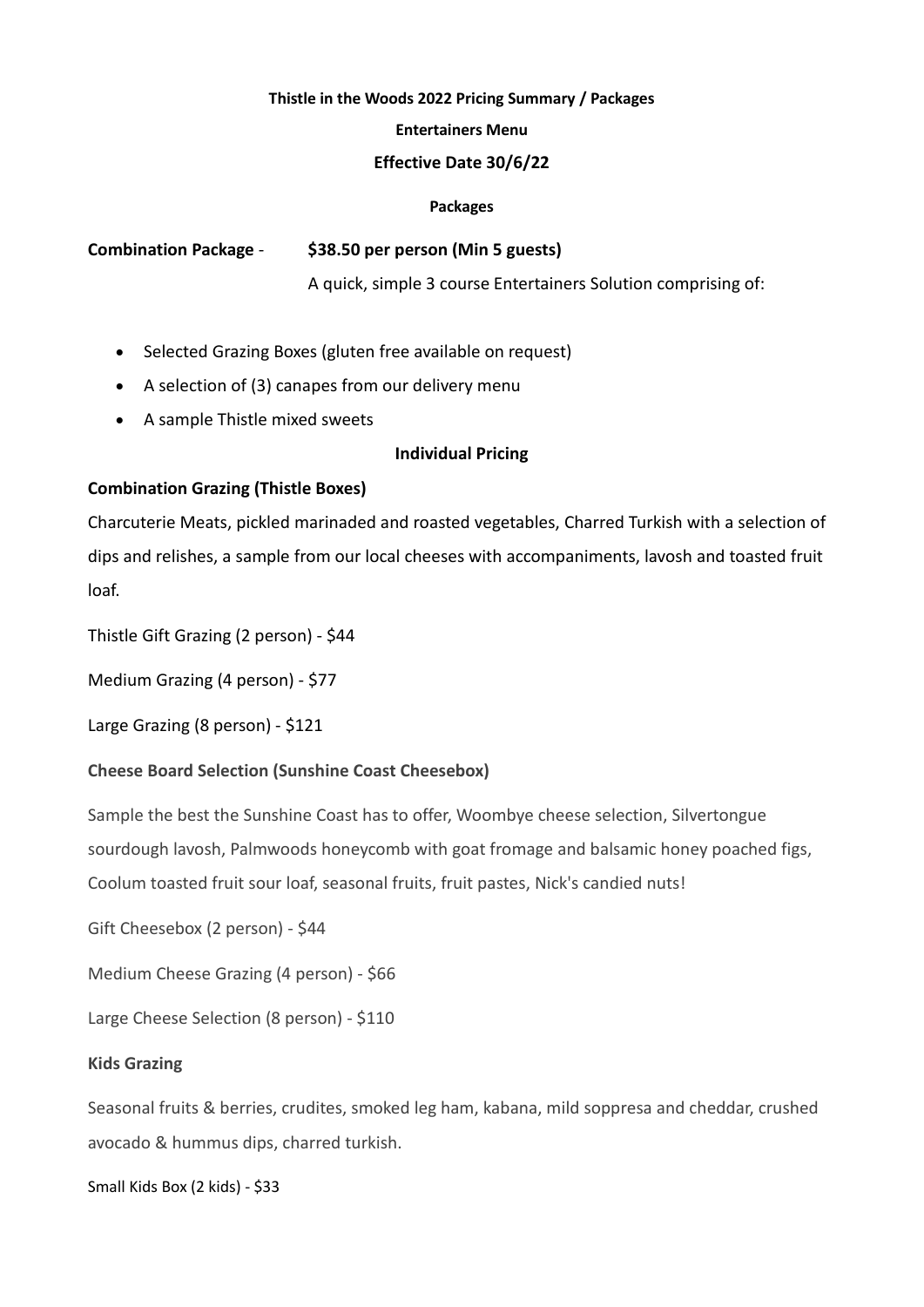Medium Kids Box (4 kids) - \$55

Large Kids Grazing (8 kids) - \$77

## **Sweet Grazing**

From our inhouse sweets and local producers we present a box full of goodies. Celebration cupcakes, stuffed petit doughnuts, rocky road, fudge, macaroons and seasonal berries. Celebration Cupcakes (per 6 mixed) - \$30

Boozy Cupcakes (per 6 mixed) - \$30

Sweet Gift Box - \$30

Stuffed Baby Doughnuts (per 16 mixed) - \$30

Thistle Combination Sweets Box (5+ guests) - \$100

# **Canape Boxes- All \$45 Each box contains 10 portions (15-20 pieces) / selection**

Be an accomplished canape entertainer without breaking a sweat. All our canape boxes arrive ready to lift the lid and serve cold, or follow the simple heating card for simple "heat in box, serve in box" convenience.

**Sand Crab Tacos,** coconut & turmeric lavosh, Kaffir Lime & fennel slaw, avo crush, Charred Corn (DF)

**Truffled Mushroom Arancini,** tarragon bearnaise, petit herbs, grated Parmesan (GF, V) **Pickled Saffron Beets,** Fior di Latte, Persian Fetta, free range proscuitto, Balsamic reduction (GF) **Vietnamese Rice Paper Rolls,** Pickled Papaya, cucumber, green mango, laksa mint, sweet chilli plum dipping sauce (GF, VEGAN)

**Mooloolaba Prawn Skagen,** Finger Lime Seeds, Bush Tomato & Lemon Myrtle Pearls, Petit brioche **Duck Pancakes,** Citrus, Lime, Plum, Pickled Ginger, coriander, mint, Soy mayo, Nuoc Cham dressing (DF)

**Miniature Wagyu Beef Burgers,** gorgonzola cream, gruyere, spicy beetroot relish, confit garlic aioli **Semi-dried tomato Arancini,** buffalo mozzarella, kaffir lime & coriander pesto, saffron mayo (GF, V) **Persian Style Braised Lamb Shank Pies,** Currant Saffron Couscous, Cucumber Dill Tzatziki